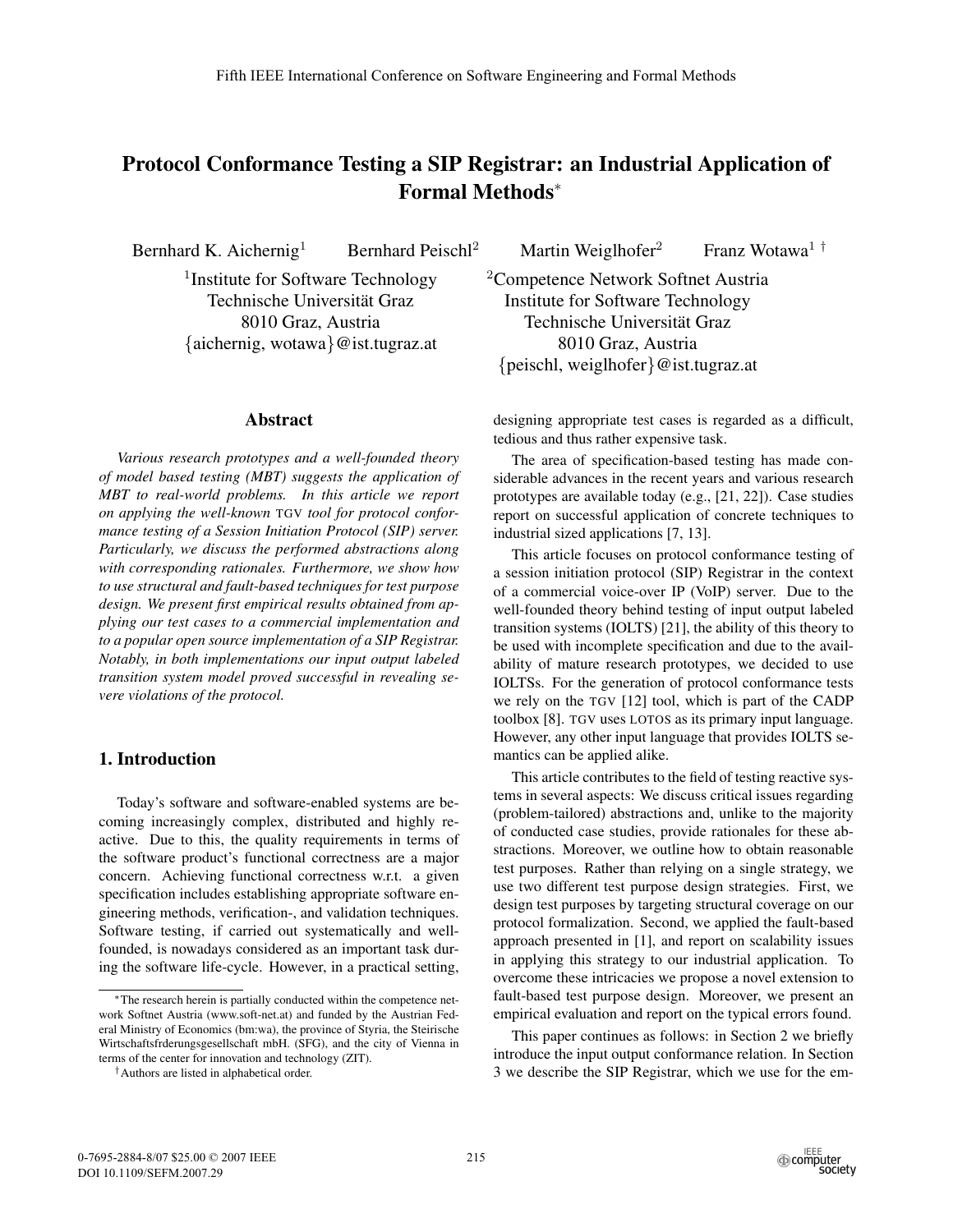pirical evaluation. A classification system of abstractions, a coarse overview of our formal model and details about our abstractions are presented in Section 4. In Section 5 we discuss structured test purpose design and show how to apply fault-based test purpose generation to specifications with huge state spaces. In Section 6 we present empirical results and in Section 7 we discuss related work. Finally, in Section 8, we present our conclusions.

## 2. Preliminaries

TGV generates test cases in order to test input output conformance (ioco) of an implementation with respect to an IOLTS model. Thus, we briefly review the ioco relation.

### 2.1. Input Output Conformance

In this section we introduce the models for test case generation and explain how they are used to describe specifications, implementations, test cases and test purposes. For a detailed discussion of the testing theory we refer to [21].

Definition 1 *An IOLTS is a labeled transition system (LTS)*  $M = (Q^M, A^M, \rightarrow_M, q_0^M)$  with  $Q^M$  *a finite set of states,* A<sup>M</sup> *a finite alphabet (the labels) partitioned into three disjoint sets*  $A^M = A^M_I \cup A^M_O \cup \{\tau\}$  *where*  $A^M_I$  *and*  $A^M_O$  *are input and output alphabets and*  $\tau \notin A_I^M \cup A_O^M$  *is an unobservable, internal action,*  $\rightarrow_M\subseteq Q^M\times A^M\times Q^M$  *is the transition relation and*  $q_0^M \in Q^M$  *is the initial state.* 

We use the following classical notations of LTSs for IOLTSs. Let  $q, q',\, q_i\in Q^M, Q\subseteq Q^M, a_{(i)}\in A^M_I\cup A^M_O$ and  $\sigma \in (A_I^M \cup A_O^M)^*$ . Then  $q \stackrel{a}{\rightarrow}_M q' =_{q'} (q, a, q') \in \rightarrow_M$ and  $q \stackrel{a}{\rightarrow}_M =_{q} \exists q' : (q, a, q') \in \rightarrow_M$ , and  $q \stackrel{a}{\rightarrow}_M =_{q'} \exists q'$ :  $(q, a, q') \in \rightarrow_M$ .  $q \stackrel{\epsilon}{\Rightarrow} q' =_{q} ( (q = q') \vee (q \stackrel{\tau}{\rightarrow}_M$  $q_1 \wedge \cdots \wedge q_{n-1} \stackrel{\tau}{\rightarrow}_M q')$  and  $q \stackrel{a}{\Rightarrow} q' =_q q_1, q_2 : q \stackrel{\epsilon}{\Rightarrow}_M$  $q_1 \stackrel{a}{\rightarrow}_M q_2 \stackrel{\epsilon}{\Rightarrow}_M q'$  which generalizes to  $q \stackrel{a_1...a_n}{\Rightarrow}_q q' =$  $\exists q_0, \ldots, q_n : q = q_0 \stackrel{a_1}{\Rightarrow}_M q_1 \ldots q_{n-1} \stackrel{a_n}{\Rightarrow}_M q_n = q'.$  We denote q **after**  $\alpha$   $\sigma$  =  $\{q' | q \stackrel{\sigma}{\Rightarrow} M q'\}$ U } and *Q* **after**<sub>*M*</sub>  $\sigma =_{d}$  $q \in Q$  (q after<sub>M</sub>  $\sigma$ ). We define  $Out_M(q) =_q$  {a  $\in$  $A_O^M \left[ q \stackrel{a}{\rightarrow}_M \right]$  and  $Out_M(Q) =_d \bigcup_{q \in Q} (Out_M(q))$ . We will not always distinguish between an IOLTS and its initial state and write  $M \Rightarrow_M$  instead of  $q_0^M \Rightarrow_M$ . We will omit the subscript  $_M$  (and superscript  $^M$ ) when it is clear from the context.

Commonly the symbol  $\delta$  is used to represent quiescence. A quiescent state is a state, that has no edge labeled with an output or an internal action. Thus,  $q \stackrel{\delta}{\rightarrow} q$  means, that q is a quiescent state. An IOLTS M is called *strongly responsive* if it always eventually enters a quiescent state. Note, that strongly responsive labelled transition systems do not have infinite loops labelled with the internal action  $\tau$ . We say, an IOLTS M is *weak input enabled* if it accepts either an internal action or all input actions in all states:  $\forall a \in A_I^M, \forall q \in Q^M : q \stackrel{a}{\implies}$ . An IOLTS is *deterministic* if for any trace there is at most one successor state, i.e.,  $\forall q \in Q^{M}, \forall \sigma \in \left( A^{M}_{I} \cup A^{M}_{O} \right)^{*} : \left| q \right. \mathbf{after}_{M} \sigma \right| \leq 1,$  where  $|X|$  denotes the cardinality of the set X.

To define the input output conformance relation we need the suspension automaton, which makes quiescence observable by considering  $\delta$  as an output.

Definition 2 *The suspension automaton of an IOLTS* M =  $(Q^M, A^M, \to_M, q_0^M)$  is an IOLTS  $\Delta(M) = (Q^M, A^{\Delta(M)},$  $\rightarrow_{\Delta(M)}, q_0^M)$  where  $A^{\Delta(M)} = A^M \cup {\delta}$  with  $\delta \in A_O^{\Delta(M)}$ . *The transition relation*  $\rightarrow_{\Delta(M)}$  *is obtained from*  $\rightarrow_M$  *by* adding loops  $q \stackrel{\delta}{\rightarrow} q$  for each quiescent state. The traces of ∆(S) *are called the suspension traces of* S *and are denoted* by  $Straces(S)$ *.* 

For the ioco relation, we assume that the behavior of an implementation can be expressed by an IOLTS.

Definition 3 *The ioco relation says, that an implementation under test (IUT) conforms to a specification (S), iff the outputs of the IUT are outputs of S after an arbitrary suspension trace of S. Let* IUT =  $\left(Q^{IUT},A^{IUT},\rightarrow_{IUT},q^{IUT}_0\right)$  be weakly input enabled with  $A^{IUT} = A_I^{IUT} \cup A_O^{IUT} \cup {\tau}$  and  $S = (Q^S, A^S, \rightarrow_S, q_0^S)$ *be strongly responsive with*  $A^S = A_I^S \cup A_O^S \cup \{\tau\}$ *. The alphabets of the IUT and S are compatible, i.e.,*  $A_I^S \subseteq A_I^{IUT}$ , and  $A_O^S \subseteq A_O^{IUT}$ . Then the ioco relation is defined as fol*lows:*

*IUT ioco*  $S =_{df} \forall \sigma \in \text{Straces}(S)$ :  $Out_{IUT}(\Delta(IUT)$  after  $_{IUT}\sigma$ )  $\subseteq Out_S(\Delta(S)$  after  $_S\sigma)$ .

If  $V \subseteq A^M$  then hide V in  $M =_{df} (Q, A^M \setminus V, \rightarrow$ , hide V in  $q_0^M$ ) where  $Q = \{ hide V in q | q \in Q^M \}$  and  $\rightarrow$  is the minimal set satisfying the following interference rules ( $a \in A^M \cup \tau$ ):

$$
q \stackrel{a}{\rightarrow} q', a \notin V \quad \vdash \quad hide \; V \; in \; q \stackrel{a}{\rightarrow} hide \; V \; in \; q' q \stackrel{a}{\rightarrow} q', a \in V \; \vdash \quad hide \; V \; in \; q \stackrel{\tau}{\rightarrow} hide \; V \; in \; q'
$$

### 2.2. Test Purposes

While formal models are descriptions of the system under test, a test purpose describes the test objectives for a set of tests. Test purposes can be seen as a formal specification of a test case. Tools like SAMSTAG [9], TGV [12] and Microsoft's XRT [10] use test purposes for test generation. The formal notation of test purposes for TGV is given by:

Definition 4 (Test purpose) *Given a specification* S *in form of an IOLTS, a test purpose is a deterministic IOLTS*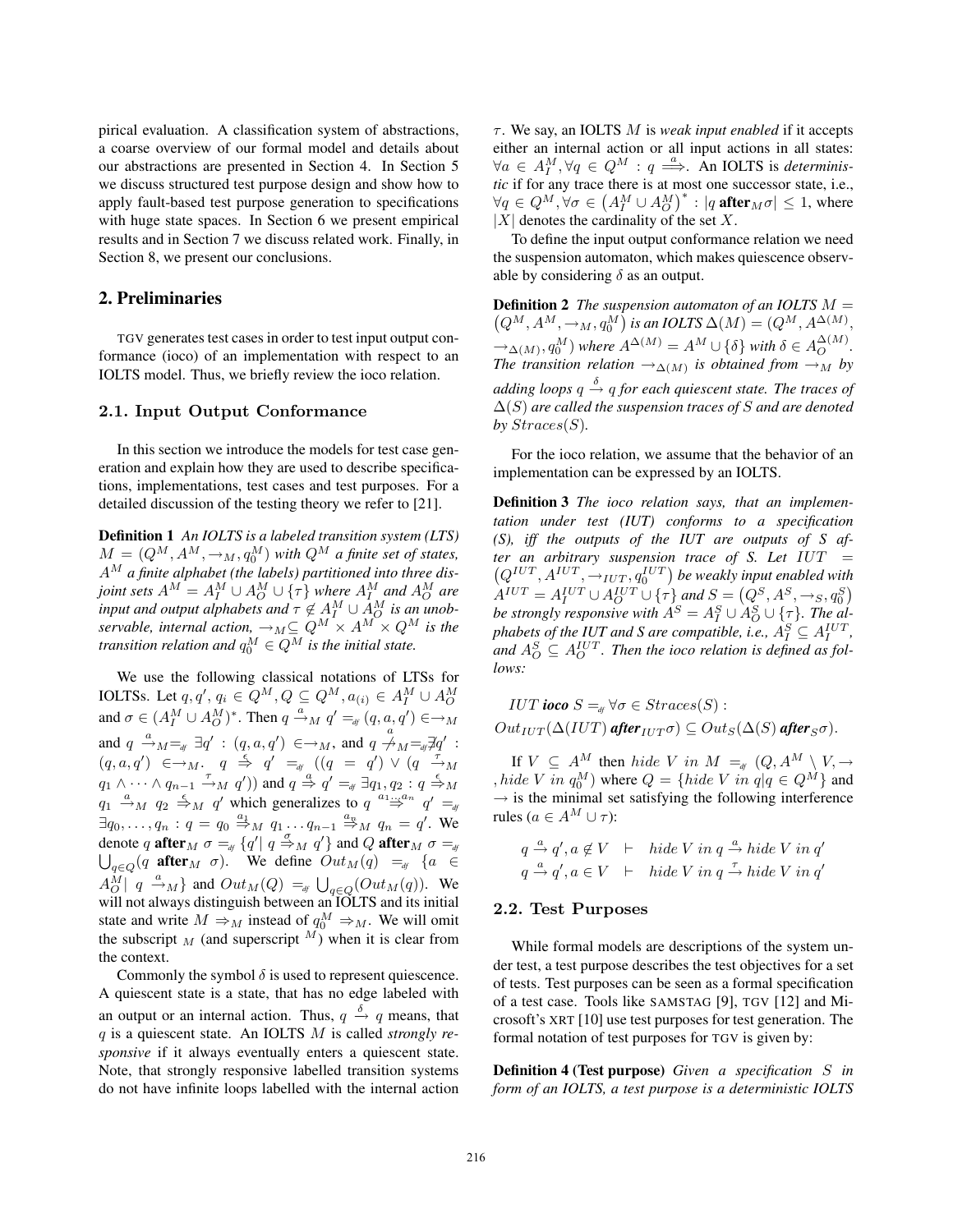$TP~=~(Q^{TP}, A^{TP}, \rightarrow_{TP}, q_0^{TP})$  equipped with two sets  $of$  trap states,  $Accept^{TP}$  which defines pass verdicts and  $Refuse<sup>TP</sup>$  which allows to limit the exploration of the *graph* S. Furthermore,  $A^{TP} = A^S$  and TP *is complete*  $\overrightarrow{(} \forall q \in Q^{TP}, a \in A^{TP} : q \stackrel{a}{\rightarrow}_{TP}).$ 

According to [12] test synthesis within TGV is conducted as follows. Given a test purpose  $TP$  and a specification  $S$ TGV calculates the synchronous product  $SP = S \times TP$ . Afterwards, the visible behavior of SP is extracted by adding suspension labels and applying determinization to  $SP$ , which leads to  $SP<sup>VIS</sup>$ . The determinization removes internal actions  $\tau$  from the synchronous product.  $SP<sup>VIS</sup>$ is equipped with  $Accept<sup>VIS</sup>$  and  $Refuse<sup>VIS</sup>$  sink states. TGV derives a *complete test graph* from  $SP<sup>VIS</sup>$  by inverting outputs and inputs. States where an input is possible are completed for all other inputs and the verdicts *pass*, *inconc* (inconclusive) and *fail* are assigned to the states.

#### 2.3. Test Graphs and Test Cases

In the *ioco* testing framework a test case is modeled as an IOLTS that synchronizes with the model of the IUT.

**Definition 5** *A test case is a deterministic IOLTS*  $TC =$  $(Q^{TC}, A^{TC}, \rightarrow_{TC}, q_0^{TC})$  equipped with three sets of trap *states*  $Pass \subset Q^{TC}$ ,  $Final \subset Q^{TC}$ , and  $Inconc \subset Q^{TC}$ *characterizing verdicts. A test case has to satisfy following properties:*

- 1. A test case only contains states from  $SP<sup>VIS</sup>$  and ver- $\emph{dict states: } Q^{TC} \subseteq Q^{VIS} \cup Pass \cup Income \cup Fail,$ *and*  $q_0^{TC} = q_0^{VIS}$ .
- 2. TC mirrors image of actions and considers all possible outputs of the *IUT*:  $A^{TC} = A^{TC}_{I} \cup A^{TC}_{O}$  with  $A_I^{TC} \subseteq A_O^{IUT} \cup {\delta}$  and  $A_O^{TC} \subseteq A_I^{VIS}$ .
- *3. From each state a verdict must be reachable:* ∀q ∈  $Q^{TC}, \exists \sigma \in A^{TC^*}, \exists q' \in Pass \cup Income \cup Fail$ :  $q \stackrel{\sigma}{\Rightarrow}_{TC} q'$ .
- *4. States in* f ail *and* inconc *are only directly reachable by inputs:*  $\forall (q, a, q') \in \rightarrow_{TC} : (q' \in Income \cup Fall \Rightarrow$  $a \in A_I^{TC}$ ).
- *5. A test case is input complete in all states where an in*put is possible:  $\forall q \in \hat{Q}^{TC} : (\exists a \in A^{TC}_I, q \xrightarrow{a}_{TC} \Rightarrow$  $\forall b \in A_I^{TC}, q \xrightarrow{b} {}_{TC}$ ).
- 6. TC is controllable, i.e., no choice between two out*puts or between inputs and outputs:*  $\forall q \in Q^{TC}, \forall a \in Q^{TC}$  $A_C^{TC}: q \stackrel{a}{\rightarrow}_{TC} \Rightarrow \forall b \in A^{TC} \setminus \{a\}: q \not\stackrel{b}{\rightarrow}_{TC}.$

A *test graph* generated by TGV contains all test cases corresponding to a test purpose. Except for controllability the test graph already satisfies the properties of a test case. A *test suite* is a set of test cases.



**Figure 1. SIP registration example.**

### 3. SIP Registrar

The Session Initiation Protocol (SIP) [17] handles communication sessions between two end points. The focus of SIP is the signaling part of a communication session independent of the media type between two end points. Essentially, SIP provides communication mechanisms for *user management* and for *session management*. *User management* comprises the determination of the location of the end system and the determination of the availability of the user. *Session management* includes the establishment of sessions, transfer of sessions, termination of sessions, and modification of session parameters. The Registrar is responsible for maintaining location information of users in a SIP network.

SIP is a text based protocol, that uses a request/response transaction model. A message consists of a start-line, a message-header and a message-body. The start-line indicates the request method or the type of response. In its basic version SIP defines six different request methods. The main method for the Registrar, which is the REGISTER method, associates a user address with an end point. The messageheader of a SIP message contains information like the originator, the recipient, and the content-type of the message. A REGISTER messages may contain CONTACT header fields which are used to modify stored user location information. In the case of the SIP Registrar the message bodies are usually empty.

An example of a registration process is shown in Figure 1. In this example, Bob tries to register his current device as end point for his address Bob@home.com. Because the server needs authentication, it returns "401 Unauthorized". This message contains a digest which must be used to re-send the register request. The second request is accepted by the Registrar and answered with "200 OK".

# 4. Formal Specification and Level of Abstraction

The level of abstraction is determined by the objectives of the model. The aim of our formal specification is protocol conformance testing. This specification objective requires that abstractions do not omit details which are essen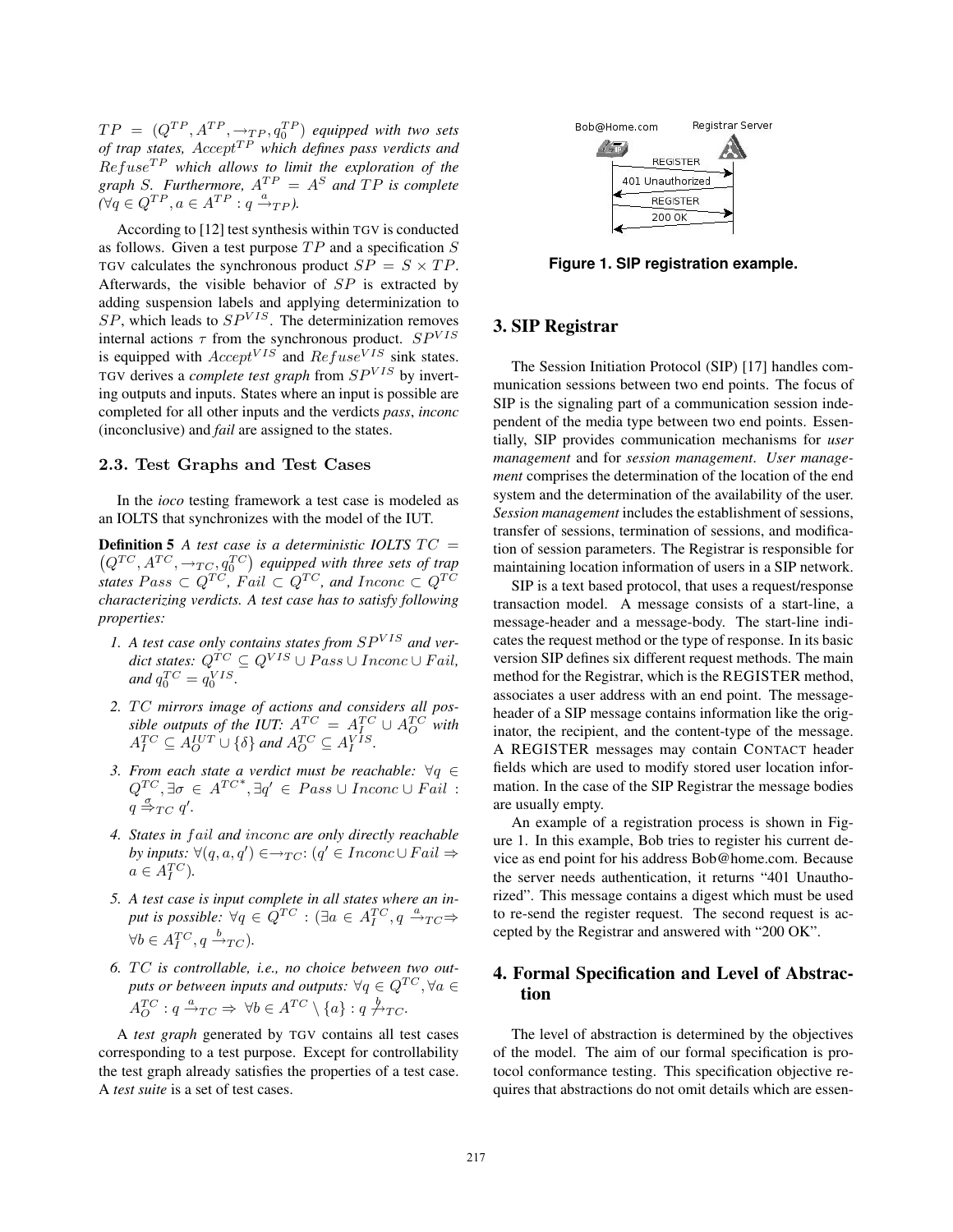tial for testing. Especially in the context of an industrial application, the level of abstraction is a crucial property of a formal model. If abstractions discard important details, the error detection capability of the formal model decreases significantly. On the other hand, if the model reflects all details from the concrete world there might be a huge number of possible (redundant) test cases or even the generation of test cases becomes infeasible.

# 4.1. Classification of Abstractions

According to [15, 16] we distinguish 5 classes of abstractions: *functional*, *data*, *communication*, *temporal*, and *structural* abstractions. *Functional* abstraction focuses on the functional part of the specification. This class of abstractions comprises the omission of behavior that is not required by the objectives of the model. *Data* abstraction subsumes the mapping from concrete to abstract values. Data abstraction includes the elimination of data values that are not needed within the functional part of the specification.

*Communication* abstraction maps complex interactions to a more abstract level, e.g., the formal model uses one message to abstract a handshake scenario (several messages) of the real world. *Temporal* abstraction deals with the reduction of timing dependencies within the formal specification. For example, a certain model specifies only the ordering of events, but abstracts from discrete time values. *Structural* abstraction combines different real world aspects into logical units within the model.

In terms of a sixth category we propose to extend the classification of abstractions by adding *environmental assumptions*. This specific category subsumes assumptions about the test environment simplifying the formal model. For example, the assumption that test messages are delivered reliably and in the sent order falls into that category.

#### 4.2. Abstractions for the SIP Registrar

We derived the formal specification from a textual document, namely the RFC 3261 [17], which specifies the Session Initiation Protocol. Textual descriptions typically suffer from ambiguity. Especially the particular keywords of an RFC, e.g., MAY and SHOULD [3], introduce some implementation freedom. To be able to check any implementation for conformance with the specification, the model must reflect optional parts of the specification. That is, tests derived from the specification should not reject implementations that do not implement optional parts. Implementations should be marked as erroneous only if an optional feature is implemented wrong.

As illustrated in Figure 2, our Registrar model comprises two main processes. One process models the server transaction that is used to handle incoming and outgoing mes-



**Figure 2. Main structure of the Registrar specification.**

### **Table 1. Abstractions for the specification of the SIP Registrar.**

| id             | type   | description                                                  |
|----------------|--------|--------------------------------------------------------------|
| 1              | func-  | Our formal model of the Registrar does never terminate       |
|                | tional | with a server error.                                         |
| $\overline{c}$ | func-  | Our specification never forwards REGISTER messages           |
|                | tional | to other SIP Registrars.                                     |
| 3              | func-  | While the authentication handshake is in our model, the      |
|                | tional | calculation of authentication credentials is not modelled.   |
| 4              | data   | REGISTER messages do not contain any REQUIRES                |
|                |        | header fields.                                               |
| 5              | data   | The CALL-ID is abstracted to the range $[0, 1]$ .            |
| 6              | data   | We limit the integer part of the CSEQ header to $[0, 1]$ .   |
|                |        | The method part is not in the formal model.                  |
| 7              | data   | The range $[0, 2^{32-1}]$ of the EXPIRES header field can be |
|                |        | divided into three partitions where we use only boundary     |
|                |        | values of each partition.                                    |
| 8              | data   | Our model distinguishes three different users.               |
| 9              | data   | Our formal model three different CONTACT values: *,          |
|                |        | any_addr1, and any_addr2.                                    |
| 10             | data   | The TO and FROM header fields are omitted in our ab-         |
|                |        | stract REGISTER messages.                                    |
| 11             | temp-  | Our specification does not use any timers. We only focus     |
|                | oral   | on the ordering of events.                                   |
| 12             | env.   | We assume that the communication channel is reliable         |
|                | ass.   | and delivers messages in the sent order.                     |
| 13             | env.   | For every test case, the Registrar starts from a well        |
|                | ass.   | known initial state.                                         |

sages (serverTransactionInterface). The other process contains the logic for handling register requests (registrarCore). The *registrarCore* process uses two global variables which hold information about authorized users and about the contact information of the users. The process *processRegister* is invoked for every incoming messages. It uses the set of configured users, *cfg*, to determine if the user is allowed to modify the contact information. The set of registered contacts, *reg*, is updated according to the contact information given by the REGISTER message. The formal model communicates with the environment through the two gates (ports) *pin* and *pout*. A detailed discussion of the specification, including the full LOTOS source, can be found in [23].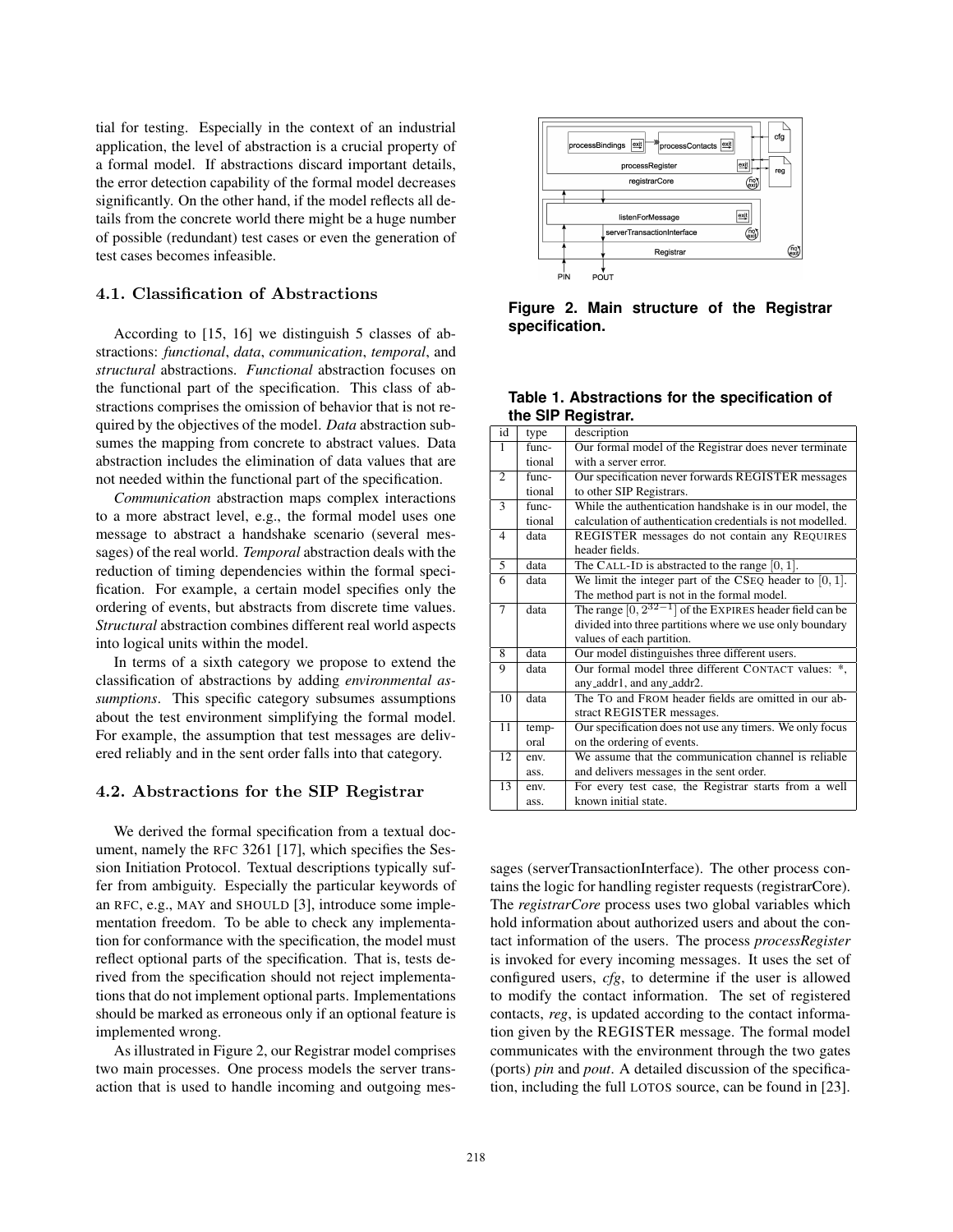Table 1 lists the abstractions of our SIP Registrar model. We abstract from general server errors (Abstraction 1) because of the loose informal specification of server errors within the RFC. Server errors may occur any time, when the Registrar encounters an internal error. For testing general server errors we would need a high knowledge about the implementation internals. Especially we need to know how to enforce server errors during test execution.

Abstraction 2 omits specification details about forwarding requests. Thus, we do not generate tests for this feature. We also skipped the REQUIRES header field in the formal specification in order to limit the number of possible request messages (Abstraction 4).

Abstracting from the calculation of authentication credentials (Abstraction 3) does not impose any limitation if the credentials are calculated and inserted correctly into test messages during test execution.

Abstractions 5-8 are based on the ideas of equivalence partitioning and boundary value analysis [14], which are strategies from white-box testing. For example, Abstraction 8 uses the fact, that the Registrar relevant part of the RFC only distinguishes users that (1) are known by the proxy and allowed to modify contact information, (2) that are known by the proxy but are not allowed to modify contact information, and (3) users that are not known by the proxy. Thus, we only need three different users, one of each group.

Abstraction 9 limits the different CONTACT header field values. We allow the two addresses "any addr1" and "any addr2", respectively. These two elements are replaced during test execution with valid contact addresses. According to the RFC, the asterisk is used for "delete" requests.

Abstraction 2 causes the header fields, TO and FROM, to contain redundant information. So they can be omitted from our formal REGISTER messages (Abstraction 10).

As TGV does not support real-time testing, we need to abstract from concrete timer events (Abstraction 11).

Assumption 12 is ensured during test execution by running the test execution framework and the implementation under test on the same computer. A reset of the system under test before running a single test guarantees that Assumption 13 holds for every test.

# 5. Finding Test Purposes

TGV uses test purposes to specify the test objective for a certain test suite. By the use of these test purposes, TGV allows the generation of test cases without constructing the labeled transition system for the whole specification. Test purpose design may become rather complex. For example, in [6] the authors tried to detect mutated versions of an implementation. Even after ten hours of test purpose design, they did not manage to come up with a set of test purposes that detects all faulty mutants.

As our experience indicates, in practice, under presence of a mature test process, we encounter different test-design strategies. Among others, test cases are designed on basis of structural coverage criteria on the source code, for example, decision/condition coverage [14]. Another popular test case design strategy relies on fault models. Thus, test engineers or developers often anticipate defects relying on their domain knowledge, their intuition, or on errors previously made [2].

Conceptually, we thus propose to employ these two strategies for the design of reasonable test purposes. Thus, we rely on both, on test purposes from the specification's structural properties and on test purposes from the anticipated fault models. This two strategies, which have been proved successful for test case design, may also bring considerable benefits for test purpose design.

#### 5.1. Structural Test Purpose Design

In the case of the SIP Registrar we used decision/condition (DC) coverage on our formal model. Thus, we designed our test purposes such that the generated test cases cover the LOTOS guards within the behavioral part of our specification in terms of DC coverage. In order to avoid test cases that detect the same errors, test purposes should be orthogonal, i.e., the number of edges from the specification that are selected by several test purposes should be minimal.

Typically TGV is rather efficient on test purposes, that select only a small set of edges in states that are not close to the *accept* and the *refuse* states, than on test purposes that allow many edges in that states. For large specifications, it appears to be a reasonable strategy to have many edges that lead to *refuse* states.

#### 5.2. Fault-based Test Purpose Design

Applying the idea of fault-based test case design to the development of test purposes leads to the approach presented in [1].

Basically, the idea is to prevent the implementation under test to conform to a faulty specification. Therefor the authors of [1] use mutation operators in order to generate faulty mutants from the original specification. They generate the IOLTS  $S_{\tau}$  for the original specification and the IOLTS  $S_{\tau}^M$  for every mutant M. Afterwards  $S_{\tau}$  and  $S_{\tau}^M$ are minimized to  $S$  and  $S<sup>M</sup>$ , respectively. An equivalence check gives a discriminating sequence  $c$  if there is an observable difference between  $S$  and  $S^M$ . This sequence  $c$ , possibly extended by one more valid transition, is used as test purpose  $tp$ . The use of test purpose  $tp$  on  $S$  gives a test case that fails if the implementation conforms to the faulty specification  $S^M$ .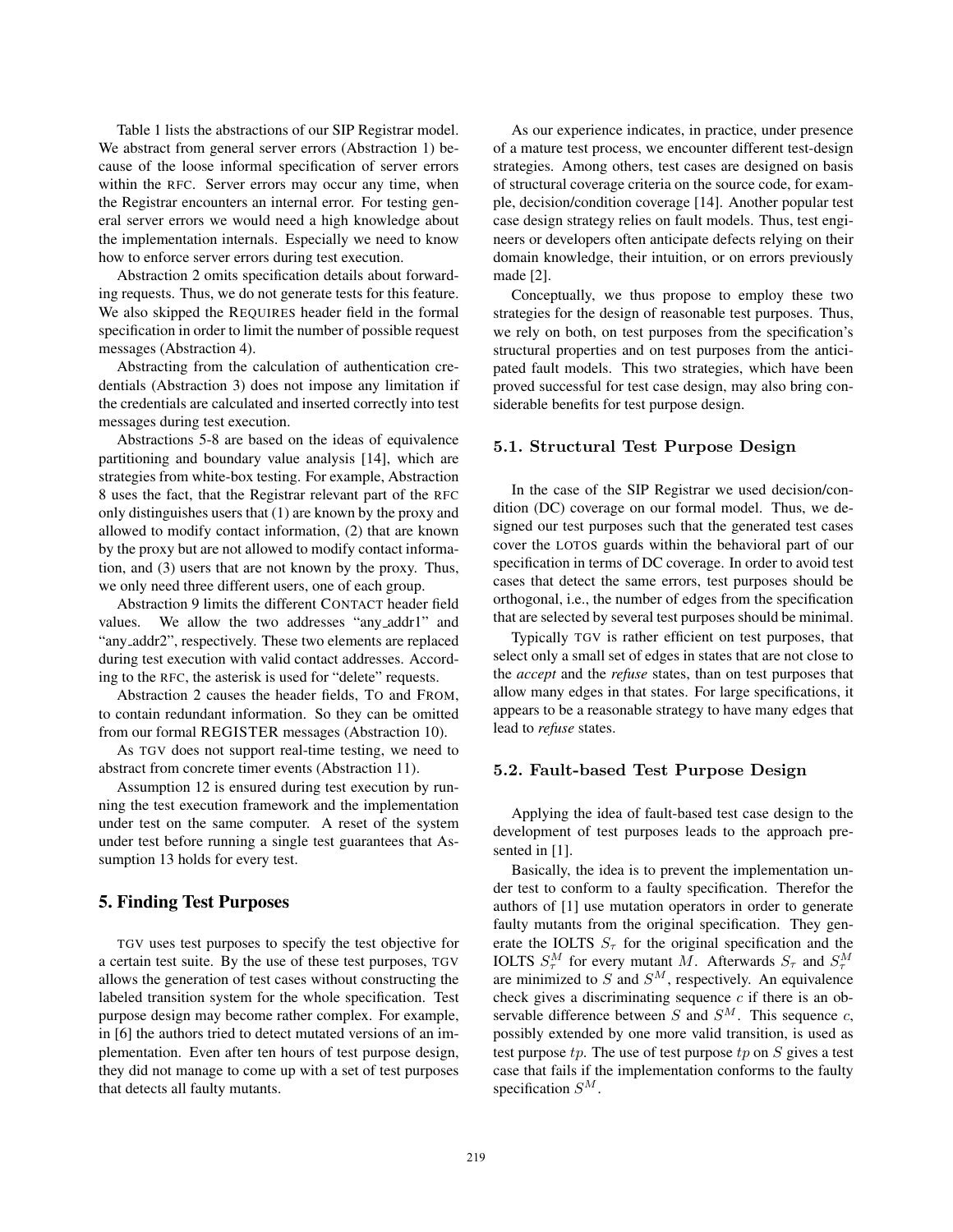This approach has been applied successfully for testing the Apache HTTP server where it revealed an unexpected behavior of the server. However, currently this approach cannot be applied to models with huge state spaces, since this technique requires the construction of the complete IOLTS. For industrial-sized applications this raises severe scalability issues: For example, during the construction of the model for our SIP Registrar specification, the CADP toolbox runs out of memory (2 GB) after 11 days. Hence, the equivalence check between the original and the mutated IOLTS model cannot be performed.

#### 5.2.1 Coping with Large Specifications

Since we are unable to translate large LOTOS models into IOLTSs, it is necessary to extract a slice from the specification that includes the relevant parts only. The relevant part for our equivalence check are the places where the fault has been introduced in the mutant. Fortunately, we know where the specification has been mutated. Hence, the key idea is to mark the place of mutation in the LOTOS specification with additional labels  $(\alpha, \beta)$ . The slices can be calculated by using TGV and a special test purpose that only selects (accepts)  $\alpha$ -labeled transitions and refuses  $\beta$ -labeled ones. The result of applying these *slicing-via-test-purpose* technique are two test processes (graphs), one for the original specification, and one for the mutation. Finally, in contrast to [1] the CADP-bisimulation check is done on the two test processes that reflect the relevant behaviour of their models. Hence, the size of the model does not matter any more since the equivalence check is performed on the test processes.

An example serves to illustrate this technique. Figure 3 illustrates the application of the event swap mutation operator to a LOTOS specification. The order of the two events *g2* and *g1* in Line 3 has been changed from *g2; g1;* (original) to *g1*; *g2*; (mutant). Both versions of the specification have been annotated with  $\alpha$  and  $\beta$ . Note, that  $\alpha$  and  $\beta$ are not in the alphabet of the original specification L, i.e.,  $\{\alpha,\beta\}\nsubseteq A^L$ . The labeled transition systems described by the specification and the mutant are depicted in Figure 4.

By the use of a test purpose, that accepts traces that end in  $\alpha$ , but refuses traces that contain  $\beta$  we extract a test graph that includes the fault induced by the specific mutation. Figure 5 illustrates the used test purpose and the extracted test graph. Note, that this figure only shows the test graph of the mutant. The test graph for the original specification looks similar, except that it has the correct ordering of *g1* and *g2*.

Now we hide  $\alpha$  and  $\beta$  in the test graphs, i.e., we transform  $\alpha$  and  $\beta$  to internal events (τ). Calculating the discriminating sequence (using CADP-Bisimulator) between the two test graphs leads to *g1; g2*. This is our new test purpose which is used on the original specification.

Formally, we generate a test purpose for a specification

```
1 process original [g1, g2, g3, \alpha, \beta] : exit
    g1; (
      g2; (g1; \alpha; exit [] g2; exit )
      \Box\beta; g3; (g1; exit [] g3; exit )
6 )
 endproc
1 process mutant [g1, g2, g3, \alpha, \beta] : exit
2 \times g1; (
      g1; (g2; \alpha; exit [] g2; exit )
       \lceil \rceil\beta; g3; (g1; exit [] g3; exit )
6 )
7 endproc
```
**Figure 3. Applying the event swap operator to a** LOTOS **process.**



**Figure 4. LTS representation of the original and the mutated specification.**



**Figure 5. Test purpose for the extraction of marked traces and the resulting test graph.**

- $L = \left( Q^L, A^L, \rightarrow_L, q_0^L \right)$  as follows:
	- 1. Select a mutation operator  $O_m$ .
	- 2. Use the knowledge where  $O_m$  changes the specification to generate L' by inserting markers  $\{\alpha, \beta\} \nsubseteq A^L$ into the formal (LOTOS) specification L.
	- 3. Generate a mutated version of the specification  $L^m$  =  $O_m(L')$  by applying  $O_m$  to  $L'$ .
	- 4. Generate two complete test graphs,  $CTG<sub>\tau</sub>$  for the specification and  $CTG^m_\tau$  for the mutant, by the use of the test purpose from Figure 5 (using CADP-TGV).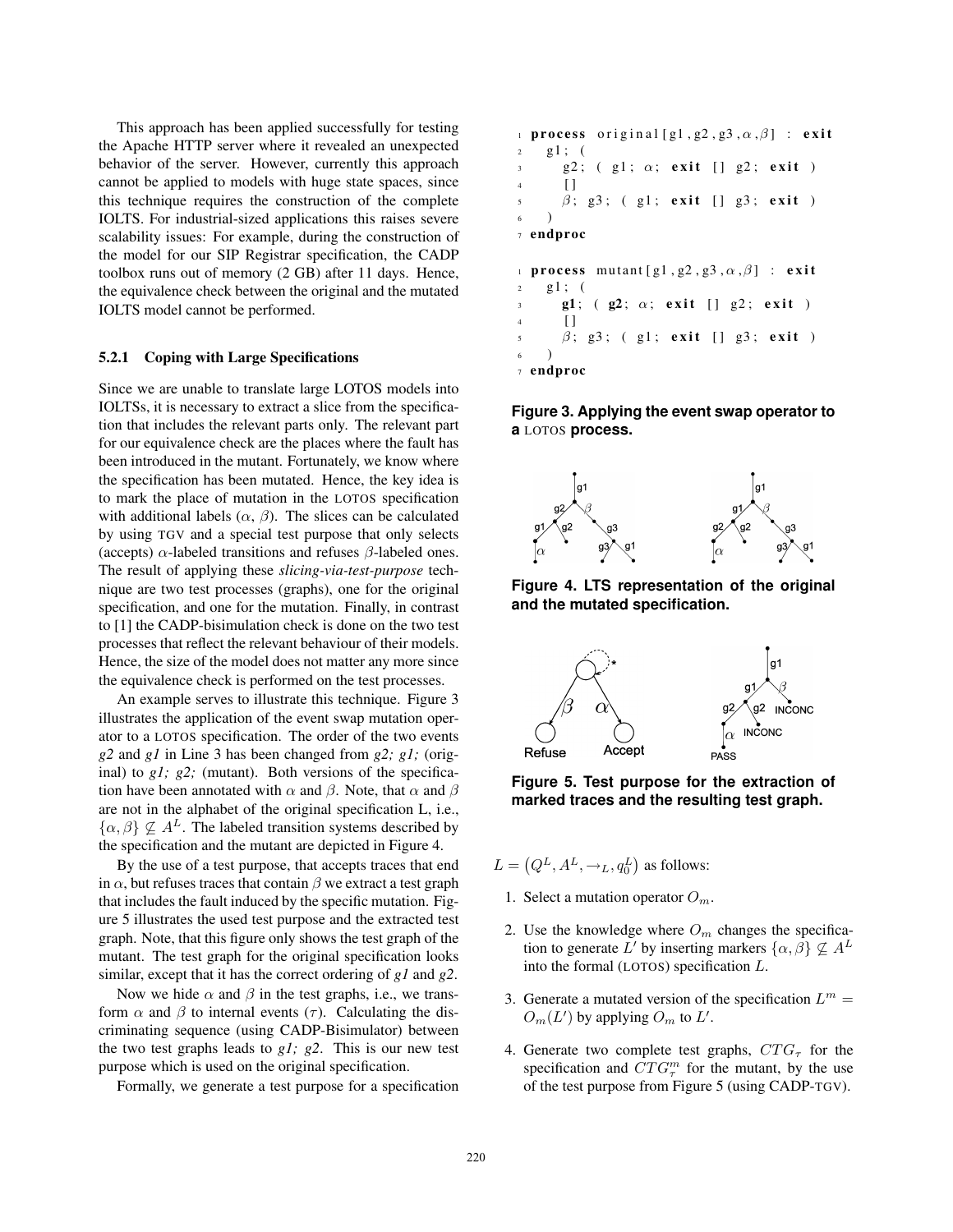- 5. Hide the additional added labels by transforming them to internal transitions  $\tau$  (using CADP-Bcg). This leads to  $CTG'_{\tau} = \text{ hide } \alpha, \beta \text{ in } CTG_{\tau} \text{ and to } CTG^{m'}_{\tau} =$ *hide*  $\alpha$ ,  $\beta$  *in*  $CTG^m_\tau$ .
- 6. Minimize  $CTG'_{\tau}$  and  $CTG'''_{\tau}$ ' using the Safety Equivalence relation in order to obtain  $CTG$  and  $CTG^m$ (using CADP-Reductor).
- 7. Check  $CTG$  and  $CTG^m$  for Strong Bisimulation (using CADP-Bisimulator). The counterexample  $c$ , if any, gives the new test purpose<sup>1</sup>.  $c$  is extended by a valid transition (if any) in order to create a valid path which discovers the injected error.
- 8. Generate a test case from the new test purpose (using CADP-TGV).

Note, that a mutation operator might change the specification in a way, that  $\alpha$  cannot be reached from  $q_0^{L^m}$ . In that case any sequence c of CTG that ends in  $\alpha$  is a discriminating sequence. By hiding  $\alpha$  and  $\beta$  in c and possibly adding one more valid transition, we obtain our new test purpose.

This approach capabilities depend on the insertion strategy of the markers  $\alpha$  and  $\beta$ . For our evaluation we use a strategy that directly inserts  $\alpha$  subsequently to the position of the scheduled mutation. For example, if we use the event swap operator and swap the events  $e_i, e_k$  then we add  $\alpha$  after the second event. While the mutant contains  $e_k, e_i, \alpha$ the original specification looks like  $e_i, e_k, \alpha$ . Note, that this currently restricts our approach to mutations where the introduced fault is observable at the position of the mutation. That is, a mutation must not effect internal  $(\tau)$  transitions.

We insert  $\beta$  as first event in every process except  $p_{\alpha}$ , which is the process that contains  $\alpha$ . Additionally, we insert  $\beta$  in all branches of  $p_{\alpha}$  that do not contain  $\alpha$ . This insertion rule arises the problem, that  $\alpha$  may not be reachable anymore. For example, assume that we insert  $\alpha$  and  $\beta$  in a recursive process. The generation of a test graph fails, if the execution of the block that contains  $\alpha$  depends on previous executions of blocks that contain  $\beta$ .

To overcome that problem we use the test purpose to stepwise unroll dependencies of marked blocks. If TGV generates an empty test graph for the test purpose of Figure 5 and the un-mutated marked specification we extend the test purpose. The new test purpose, illustrated in Figure 6, allows one  $\beta$  transition before  $\alpha$ . If TGV fails to produce a test graph with the new test purpose, we again add one  $\beta$  transition to the test purpose. This procedure is continued until a test graph can be generated.

As depicted in the next section, first experiments using this novel technique show promising results.



**Figure 6. Extended test purpose for the extraction of marked traces.**

# 6. Empirical Evaluation

In this section we present our results obtained from executing the generated test cases against a commercial SIP Registrar and against the open source Registrar OpenSER.

For test purposes designed according to the structural approach of Section 5.1, we extract the test cases from the complete test process (graph), that is generated by TGV. A detailed discussion of our extraction algorithm can be found in [24]. In the case of fault-based test purposes we use a single test case generated by TGV for every test purpose, because every test case derived from such a test purpose reveals the fault.

Independently of the used test purpose design approach, the produced test cases are abstract test cases. The transitions of an abstract test case describe stimuli and expected responses of the implementation under test in an abstract manner. During test execution stimuli are refined to concrete protocol messages, while system responses are transformed to an abstract representation. Details of our test execution framework can be found in [24].

# 6.1. SIP Registrar Specification

In cooperation with the industry partner's domain experts we developed a formal specification covering the full functionality of a SIP Registrar. This LOTOS specification consists of appr. 3KLOC (net.), 20 data types (contributing to net. 2.5KLOC ), and 10 processes. Note, that the Registrar determines response messages through evaluation of the request data fields rather than using different request messages. Thus, our specification heavily uses the concept of abstract data types. The behavioral part of the specification comprises 38 decisions with an average of 1.3 conditions per decision. At maximum there are three conditions in one decision.

A structured review of this specification considerably increased our confidence in the formalization. Particularly, the performed abstractions can be considered as thoroughly reviewed w.r.t. the model's fault detection capabilities as the industry partner's domain experts required rationale for

<sup>1</sup>The labels of the test processes are marked with *INPUT* or *OUTPUT*. We remove this marks.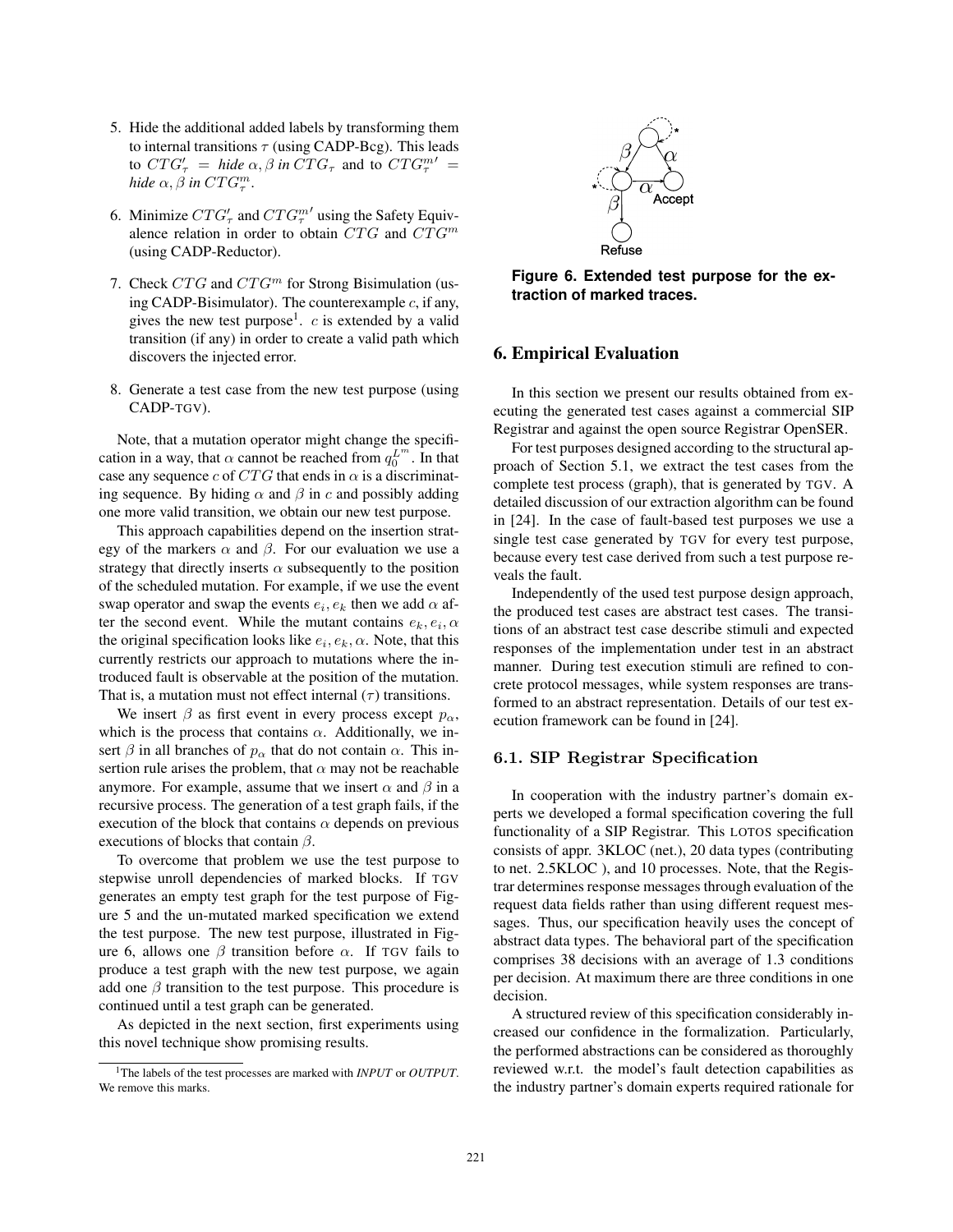| Test purpose       | no.tc | $tgv$ [sec] | $min$ [sec] | extr. [sec] |
|--------------------|-------|-------------|-------------|-------------|
| not found          | 880   | 12.7        | 0.4         | 13.7        |
| interval too brief | 384   | 12.3        | 0.6         | 4.5         |
| invalid request    | 1328  | 12.7        | 1.0         | 19.3        |
| unauthorized       | 660   | 24.1        | 0.7         | 9.7         |
| register ok        | 1392  | 15.4        | 0.5         | 23.2        |
| delete             | 2000  | 15404.6     | 0.7         | 25.9        |
| Total              | 6644  | 15482.0     | 42          | 96.5        |

**Table 2. Test generation time.**

|  | Table 3. Test execution results. |  |
|--|----------------------------------|--|
|  |                                  |  |

| Test purpose       | no.tc | commercial |      | OpenSER |      |  |
|--------------------|-------|------------|------|---------|------|--|
|                    |       | pass       | fail | pass    | fail |  |
| not found          | 880   |            | 880  | 880     |      |  |
| interval too brief | 384   |            | 384  |         | 384  |  |
| invalid request    | 1328  |            | 1328 | 1008    | 320  |  |
| unauthorized       | 660   | 578        | 82   | 156     | 504  |  |
| register ok        | 1392  | 1104       | 288  | 1104    | 288  |  |
| delete             | 2000  | 18         | 1982 | 1439    | 561  |  |
| Total              | 6644  | 1700       | 4944 | 4587    | 2057 |  |

critical issues. To our best knowledge, the developed specification thus represents a correct formalization of the SIP Registrar.

#### 6.2. Results for Structural Test Purposes

Table 2 lists the number of test cases being generated (2nd column), the running time of the TGV tool (3rd column), the time required for minimizing the IOLTS (with CADP-Bcg) using branching equivalence (4th column), and the amount of time it takes to apply our test case extraction (5th column) for those test cases associated with a certain test purpose (1st column). The different test purposes address different parts of the specification, e.g., the test cases derived by the use of the *invalid request* test purpose cover the decisions/conditions of the specification that deal with invalid request messages.

By relying on our model, TGV creates the majority of test cases in a reasonable amount of time, however, for the *delete* test purpose, we obtain a significant outlier. This specific test purpose captures scenarios in which a client registers at the server, but removes its registration subsequently. Due to the various possibilities of registration scenarios the test purpose results in a rather complex structure causing the substantial increase in running time for creating the corresponding test graph.

Table 3 outlines the results of executing the obtained test cases against the commercial and the OpenSER Registrar in terms of the number of executed (2nd column), passed (3rd and 5th column), and failed test cases (4th and 6th column).

Our specification proved detailed enough to reveal severe misbehavior and, as exemplified in terms of the OpenSER Registrar, general enough to apply it to an arbitrary SIP

Registrar implementation. The high number of failed tests on both products are due to overlapping test purposes (see Section 5.1) and overlapping test cases, which cover equivalent faults.

For the commercial SIP Registrar we discovered 9 different faults. In the case of the OpenSER Registrar we found 4 discrepancies between the IUT and the specification.

Most of the detected errors (commercial: 6, OpenSER: 2) are regarding different combinations of CONTACT header fields. For example, the commercial Registrar deletes all stored contacts for a certain SIP-URI if a message contains a delete request (EXPIRES: 0; CONTACT: \*) combined with a standard regular contact header (CONTACT: 10.0.0.1). According to the RFC such a request should be rejected with "Bad Request".

The RFC specifies, that each stored contact has to record the CALL-ID value and the CSEQ number of the request that created the contact information. Stored contact information should be removed only if the CALL-ID value of the delete request differs from the stored CALL-ID or if the CSEQ value of the delete request is higher than the stored value. Both tested implementations violate this requirement, because they delete stored contact information also if the CALL-ID numbers and the CSEQ values are equal.

Another detected error that causes many failed test cases is the extension of the requested contact expiration interval. According to the RFC a Registrar may decrease the requested expiration interval, but it is not allowed to increase the requested interval. Both implementations possible increase a requested interval. This error causes test cases, generated by the *interval too brief* test purpose, to fail. Because our test purposes overlap this misbehavior is also detected by test cases of the *register ok*, of the *delete*, and of the *unauthorized* test suite.

We detected two errors, where the commercial SIP Registrar does not respond. The Registrar does not reject unknown users with "404 Not Found" if authentication is turned off. Because of this single error all test cases of the *not found* test suite fail. Furthermore, the commercial implementation does not reject messages with malformed CONTACT header fields correctly. Thus all tests of the *invalid request* test suite fail on the commercial Registrar.

### 6.3. Results for Fault-Based Test Purposes

Due to the size of the Registrar specification and the huge number of possible mutants, we need to automate our faultbased test purpose generation to obtain results for all mutation operators of [1]. However, we randomly chose three mutation operators (event insert operator (eio), event swap operator (eso), missing condition operator (mco)) and applied our approach manually.

Table 4 lists the details of our fault-based test purpose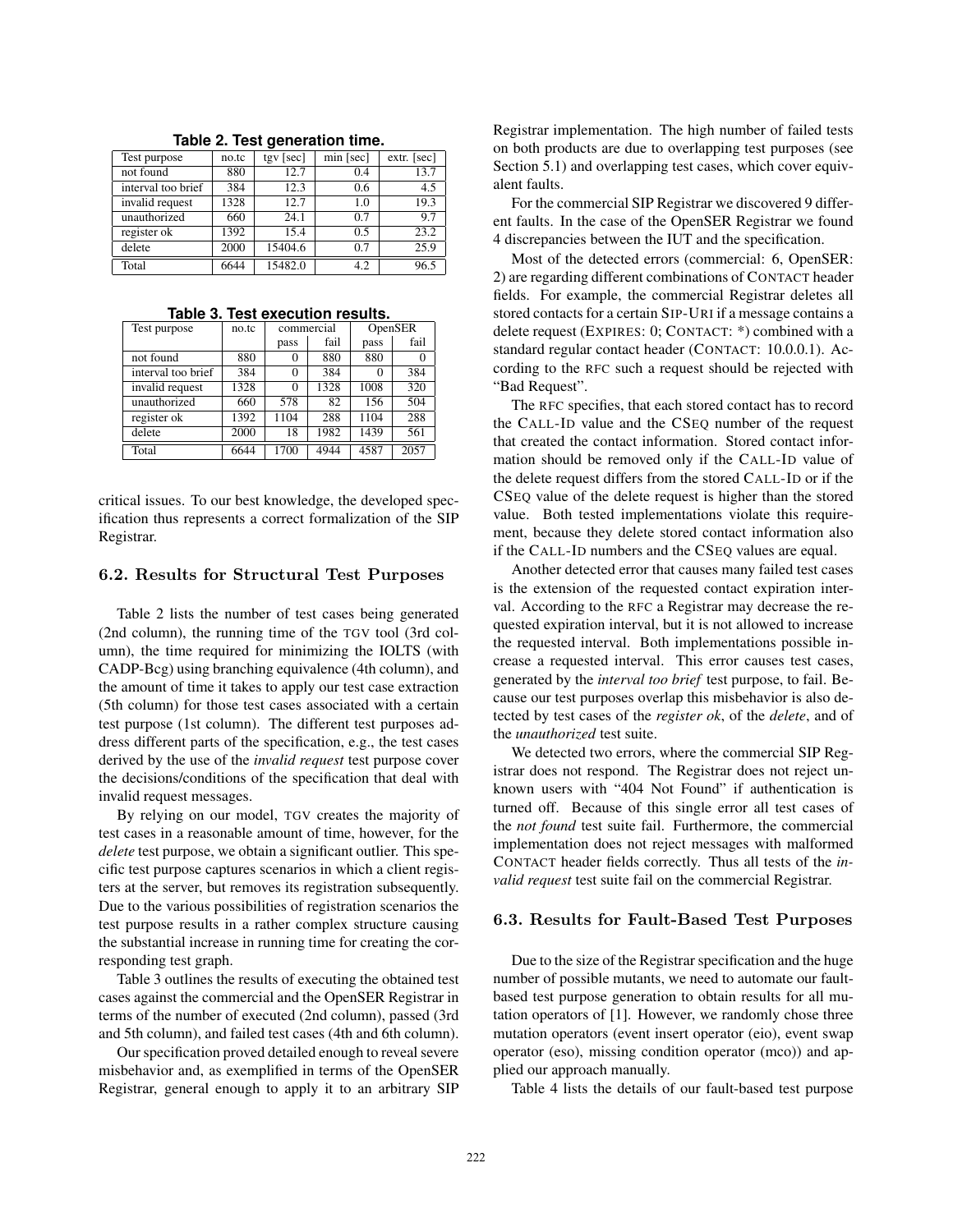generation. The table shows the number of possible mutants, i.e., mutants that can be generated by the mutation operator (2nd column) and the number of generated mutants (3rd column), i.e., mutants not influencing  $\tau$  transitions (see Section 5.2.1). Note, that we encountered only one mutant for the event swap operator, where the fault is not visible at the position of the mutation. Additionally, we list for how many mutants we are able to generate test processes using our approach (4th column). The 5th column shows the number of equivalent mutants, i.e., there is no observable difference between the mutant and the specification.

Using our fault-based test purpose generation approach, we are able to generate 30, 7, and 32 test purposes out of 35, 9, and 46 mutants within reasonable time (6th column). 7 of the created mutants are equivalent to the original specification. For the other 21 mutants, TGV runs out of memory (2 GB) when generating the test graph. By having a closer look at that 21 mutants, we saw that the mutation affected parts of our specification where decisions are based on a certain internal state. The event sequence for establishing this internal state contains 14  $\beta$ . Since we run out of memory every time we allow 12  $\beta$  before  $\alpha$ , we are currently unable to generate the test processes for that 21 mutants.

Although, the time until TGV runs out of memory (7th column) is very small compared to the time until CADP-Caesar runs out of memory when we try to construct the IOLTS of the specification (11 days). Even if the generation of a test graph fails, because of lack of memory, the average time is acceptable. Finally, Table 4 lists the time needed by TGV to generate a test case for a generated test purpose.

Table 5 illustrates the results when executing the test cases derived from fault-based test purposes against OpenSER and against the commercial SIP Registrar. This table shows the number of test cases (2nd column), the number of passed, failed and inconclusive test cases for OpenSER (3rd, 4th and 5th column) and for the commercial Registrar (6th, 7th and 8th column). The tests were executed against the two implementations by having the authorization feature turned off (2nd-4th row) and by having the authorization turned on (5th-7th row).

These additional test cases revealed an additional error in the commercial SIP Registrar, which has not been detected by our test cases from structural test purposes. The implementation considers a message as a retransmission of a previous message although the BRANCH parameter fields differ. This behavior violates the RFC.

### 7. Related Research

Various testing techniques have been applied to SIP [25, 18]. While the applied techniques deal with security aspects and performance issues, to our best knowledge none of them focuses on protocol conformance testing.

**Table 4. Test generation time.**

| Operator |       |       | No. Mutants | Avg. Time $[sec]$ |     |          |     |
|----------|-------|-------|-------------|-------------------|-----|----------|-----|
|          | poss. | appl. | ok          | eqv.              | ok  | $\infty$ | tgv |
| eio      | 35    | 35    | 30          | $\theta$          | 169 | 5696     |     |
| eso      | 10    | Q     |             | 4                 | 215 | 5564     |     |
| mco      | 46    | 46    | 32          |                   | 236 | 5374     |     |
| Total    | 91    | 90    | 69          |                   | 217 | 5465     |     |

**Table 5. Test execution results.**

| Operator  | no. | commercial     |                |          | OpenSER |          |      |
|-----------|-----|----------------|----------------|----------|---------|----------|------|
|           | tc  | pass           | fail           | inc.     | pass    | fail     | inc. |
| eio       | 30  | 26             |                | 0        | 26      | 4        |      |
| eso       | 3   | $\overline{c}$ |                | $\Omega$ | 3       | 0        |      |
| mco       | 29  | 26             | 3              | 0        | 26      | 3        |      |
| eio auth. | 30  | 15             | 12             | 3        | 20      | 5        |      |
| eso auth. | 3   | $_{0}$         | $\overline{c}$ |          |         | $\theta$ | 2    |
| mco auth. | 29  | 20             | 9              | $\theta$ | 27      | 2        | 0    |
| Total     | 124 | 89             | 31             | 4        | 103     | 14       |      |

Modelling SIP using SDL or UML has been subject to publication previously [4, 19, 20]. In difference to our formalization, the presented models are based on the outdated RFC 2543 [11]. The presented formalizations are not tailored to any special purpose and deal with the session management part of SIP. In difference to that, our model is based on the currently valid RFC 3261 and targets the user management part of SIP. Furthermore, the aim of our specification is protocol conformance testing.

There exist various case studies on using TGV for automatic test generation. For example, the authors of [6] used TGV for test generation and TORX for test execution. Tests were generated by the use of manually-designed test purposes and by the use of randomly-generated test purposes. The test cases were evaluated on 24 *ioco*-incorrect mutants. Kahlouche et al. present in [13] the application of TGV to the cache coherency protocol, while the authors of [7] presented the application of TGV to the DREX protocol. The latter work compares the tests produced by TGV to handwritten tests. However, none of these case studies discusses test purpose design in detail. Previous publications do not present abstractions within their formal model and provide rationales for these abstractions. Furthermore, these case studies do not consider mutation testing.

# 8. Conclusion

In this article we point out various abstractions performed for developing an appropriate formal model. Unlike to other articles reporting on successful application of specification-based testing, we provide rationales for the chosen abstractions. Our industrial sized problem from the telecommunications area pursues two different strategies for test purpose design. One strategy relies on a structural